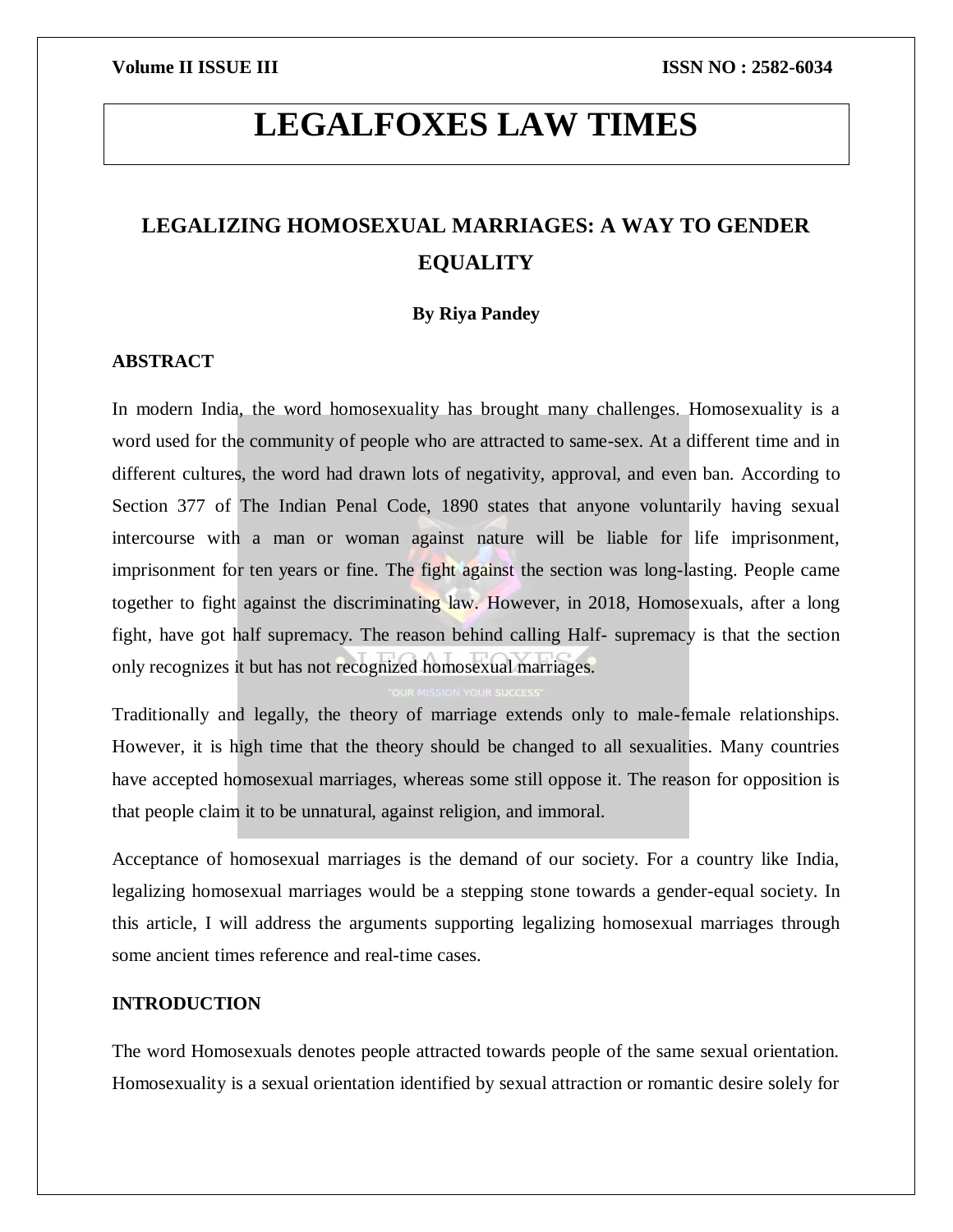people who have the same sex. Homosexual males are identified as "gay," whereas females are identified as "lesbians." Homosexual marriage is commonly understood as gay marriage, which symbolizes marriage between people of same-sex.

Society now recognizes homosexual Couples, but acceptance of such marriages still a question. Many famous people claim that love and happiness have no boundaries, then why we are not accepting homosexual marriages. There is nothing wrong with such a marriage. These couples are just like any other couple and have the right to live happily with head held high. Society demands that legal interprets and framers should consider legalizing such marriages.

### **HISTORY**

 $\overline{\phantom{a}}$ 

Some earliest western document claims that in Early Greece, the homosexual's relationship was a social norm. Some researchers even claimed that homosexual marriages were commonly witnessed in Christian and non-Christian communities. In preindustrial societies, homosexuality was observed by the lower sections of the society. At the same time, some upper sections viewed it as wrong. However, due to urbanization and the nuclear family, homosexuality became much less tolerated and even banned in some cases<sup>1</sup>.

Even in Hindu Mythology, there are traces of homosexuality. It also shows homosexual love in several modes. Classical manuscripts such as the Manu Smriti, Arthashastra, Kamasutra, Upanishads, and Puranas mention homosexuality. Furthermore, some records show that homosexual activities were popular amongst sannyasins who cannot marry. Therefore occurrences of homosexuality are available in traditional and mythological texts, and India is not an exemption. In Gujarat, a small community called Angaar, where the Kutchi community performs a ceremonial transgender marriage during Holi. For the past 150 years, the wedding is celebrated where Ishaak, the bridegroom, and Ishakali are both men.

Thus the records are encumbered with shreds of evidence showing the presence of homosexuality in history.

#### **WHY SAME-SEX MARRIAGE IS IMPORTANT?**

<sup>1</sup>http://www.delhihighcourt.nic.in/library/articles/legal%20education/Homosexuality%20in%20India%20- %20The%20invisible%20conflict.pdf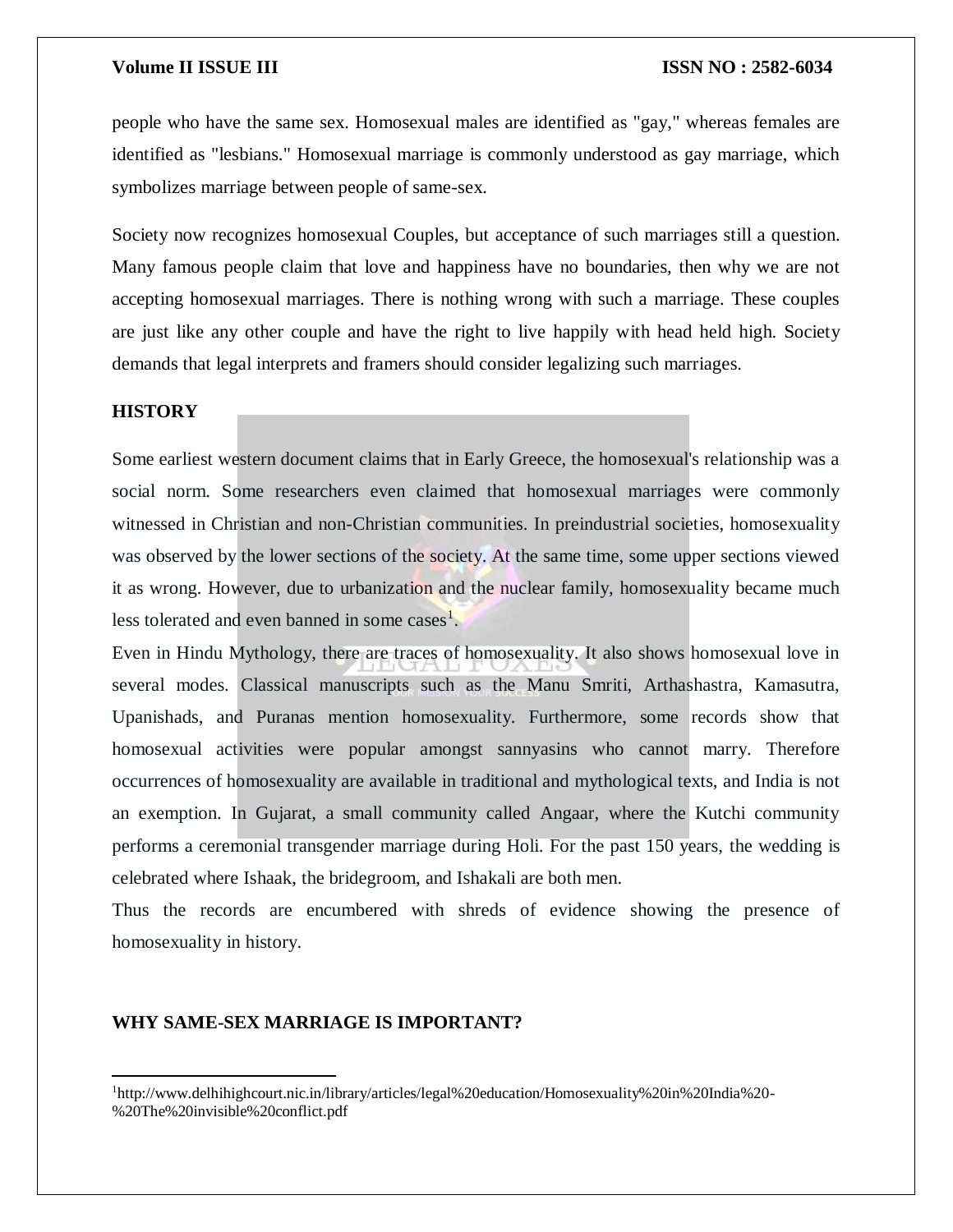In my view, the law should recognize Homosexual marriages as marriage is a bond of love. Therefore, it should be permitted to couples despite their gender. Following are some reasons behind why marriage should be permitted to homosexual couples<sup>2</sup>.

#### **Reduction in discrimination:**

Homosexuals allege that they had not been given the equal powers and honor that a married couple would get. They are recognized as "others." this is why they feel isolated and dejected from society just because of their sexual orientation. Many Employers stop providing jobs to them, and even people stop talking to them. The acceptance of homosexual marriage would not wholly eradicate this discrimination against homosexual couples. However, it would eliminate the problem of ignorance and the grounds for prejudice.

Moreover, It would stop bullying and hate crimes against them. It would even overcome these forms of discrimination against LGBT people because it would remove the established "otherness" position of homosexuals. By reducing prejudice, the acceptance of homosexual marriage will improve the protection, self-confidence, strength, and wellbeing of homosexual couples.

## **Broader effects of same-sex marriage**:

The demand for homosexual marriages is high, and it will increase in the upcoming years. Acceptance of homosexual marriage would not only strengthen the marriage foundation but it will even strengthen the Indian society.

### **Reduction in Divorce rate:**

 $\overline{a}$ 

In comparison to heterosexual marriages, homosexual marriages have a low divorce rate. The acceptance of homosexual marriages will reduce the divorce rate in India.

In Indian society, due to parents and societal pressure, people do get married. However, when they know about the other person's sexuality, they either rape them or divorce them.

<sup>2</sup>https://www.equality-network.org/wp-content/uploads/2013/07/Why-is-same-sex-marriage-important.pdf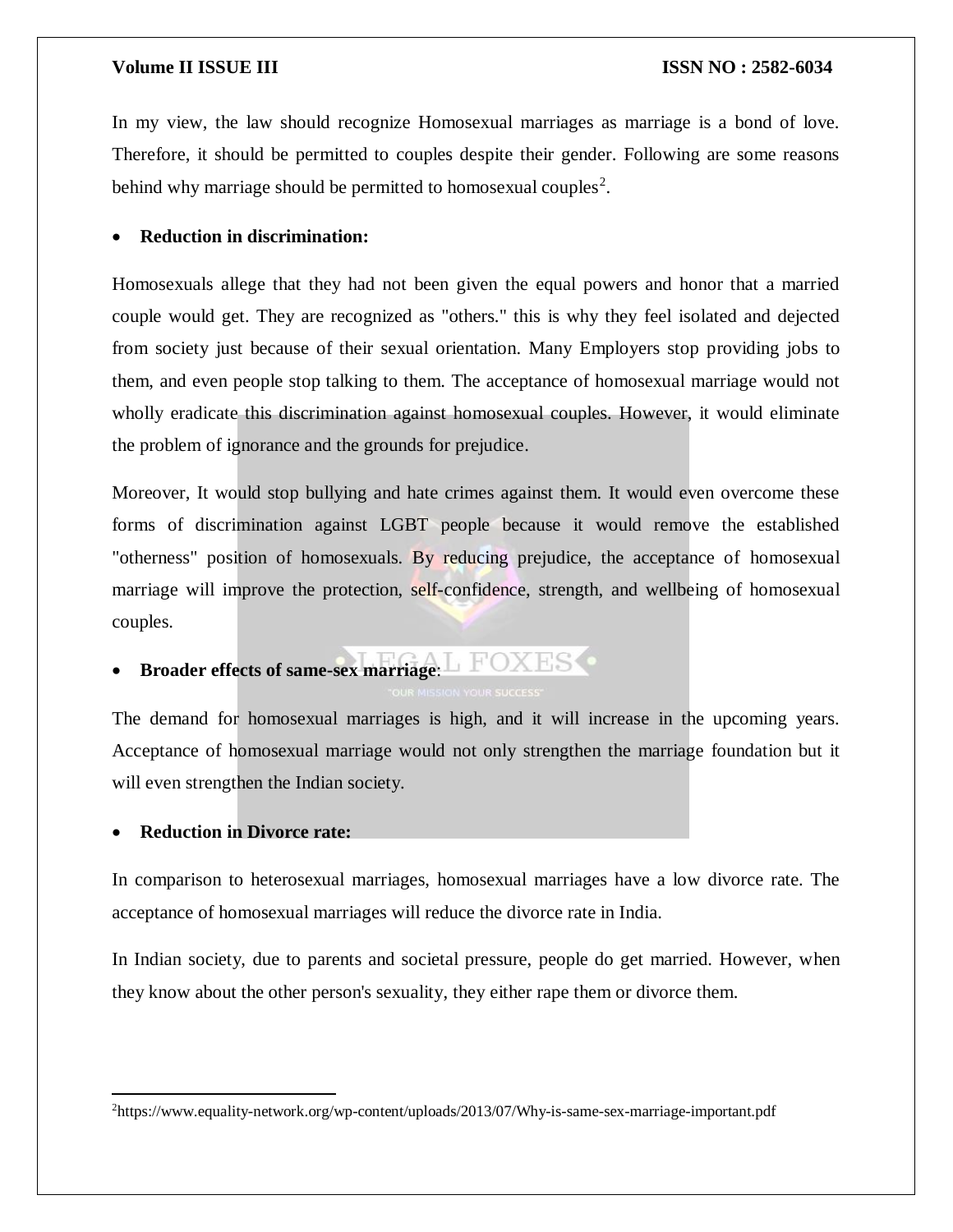However, If people get married according to their preferences, the divorce rate will probably reduce.

#### **Live with dignity:**

Acceptance of homosexual marriage would make homosexual couples live with dignity. They will be able to come out in the open with their sexual preferences. The harassment faced by them by police will stop.

#### **ANCIENT INDIA RECOGNIZES HOMOSEXUAL MARRIAGES.**

"Tritiya-Prakriti: People of the Third Sex" a work by Amara Das Wilhelm, reveals that according to Sanskrit writings' research. Medieval and ancient India shows that homosexuals and the "third gender" existed in Indian society and were broadly accepted.

According to a second century, in ancient Hindu text "kama sutra," lesbians were addressed as "swarinis.<sup>3</sup>"They use to marry other women t raise their children. The book also mentions gay as "klibas" referred as impotent men who tend to marry each other.

In Madhya Pradesh, the statues in the Khajuraho temple are famous for their explicit homosexual representation. The sculptures rooted in the Khajuraho temple describe sexual intimacy among man and man and woman and woman. They also show acceptance of sexual relationships between male and female entities. Sculptures are renowned for showcasing the presence of intimacy between members of the same sex.

Now, let talk about Bhagirathi, who bought Ganga to the earth. According to KrittivasiRamayan, the King of Ayodhya was desperate to preserve his ancestry after losing most of his sons to the war. When the king died, then the two widows queens drank the potion and made love to each other; one of the widows got pregnant and gave birth to Bhagirathi.

3https://devdutt.com/articles/did-homosexuality-exist-in-ancient-india/

 $\overline{a}$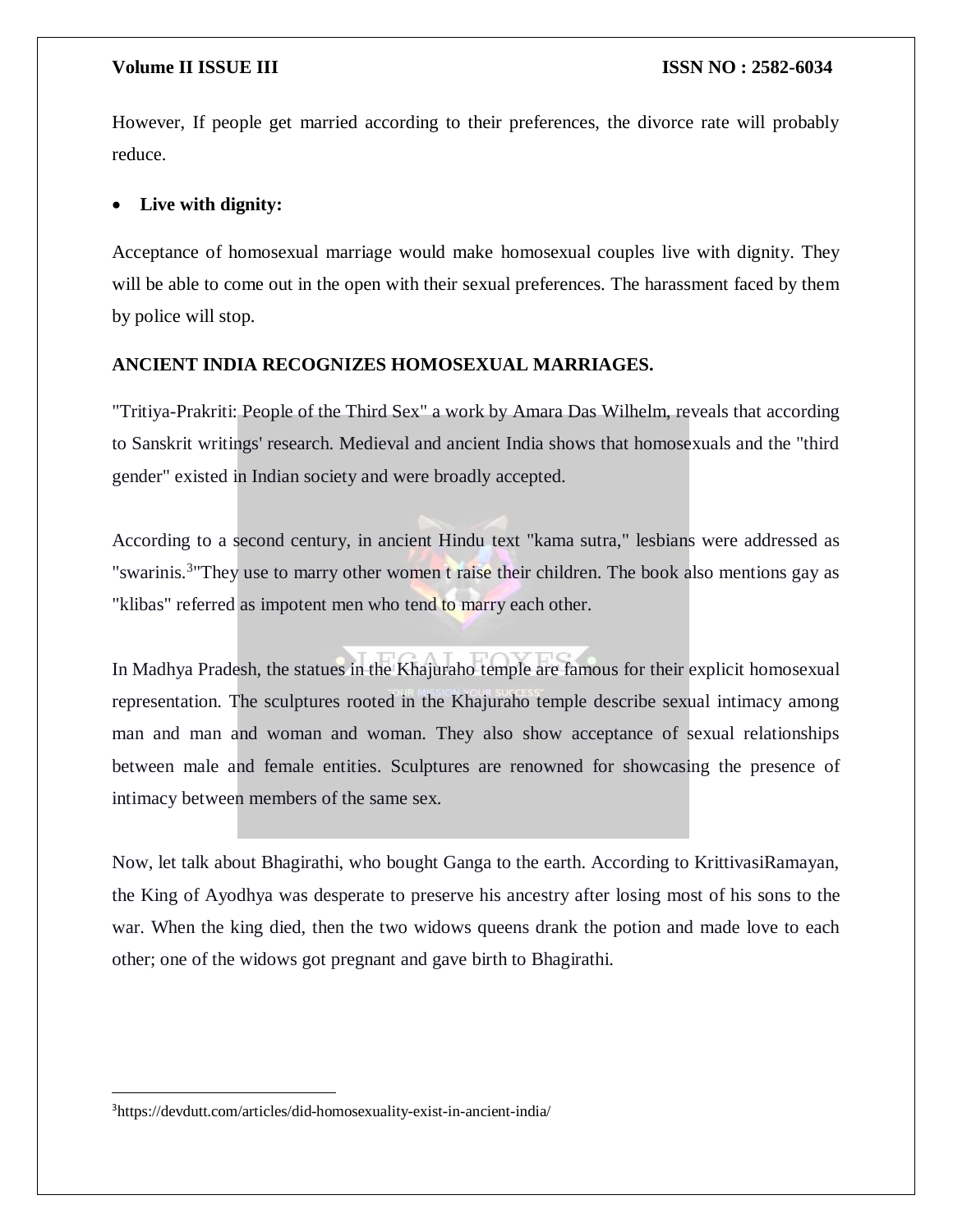According to rig Veda, Varuna and Mitra were homosexual couples and even had children together. Even in Valmiki's Ramayana, Hanuman observes Rakshasa women kissing and embracing those who had been kissed and embraced by Ravana<sup>4</sup>.

Therefore, ancient texts acknowledge homosexual intimacy in Indian history and culture. There lies no objection or argument to not legalizing homosexual marriages.

#### **HINDU MARRIAGE ACT 1955 AND HOMOSEXUAL MARRIAGE**

In Navtej Singh Johar v. Union of India<sup>5</sup>, the Hon'ble Supreme Court of India decriminalized homosexuality. However, some questions remained unanswered by the Court and the Government on the recognization of homosexual marriages. Lately, a Public Interest Litigation ("PIL") was registered in the Delhi high court asking for declaration of the gay community's marriage rights under the Hindu Marriage Act, 1955. The petitioner said that the Law recognizes marriages between two couples irrespective of discrimination among heterosexual and homosexual couples. The Act does not lay any condition that marriage must be solemnized between a man and a woman. Nevertheless yet, homosexual couples cannot get wedded and register the same under the Act. The present judgment only recognizes homosexuals as 'individuals' but not as 'couples.

Marriage is a sacred custom in India. Denying homosexual couples the power to get married based on sexual orientation and gender identity is evil. Countries worldwide have legalized same-sex marriages, but India's Government does not look in the state for dropping the bounds of belief and traditionalism. The lawmakers still state that homosexual marriages are not part of the Indian legal system<sup>6</sup>.

The firm devotion to obsolete conditions and beliefs denies the sacred power to get married violate Article 21 of the Constitution. It has become essential for India to accept that homosexual marriage is not something new to our society. There had been many traces of such marriages in

 $\overline{a}$ 

<sup>4</sup>https://www.thequint.com/voices/opinion/homosexuality-rss-ancient-indian-culture-section-377 <sup>5</sup>WRIT PETITION (CRIMINAL) NO. 76 OF 2016

<sup>6</sup>www.jurist.org/commentary/2020/10/paras-sharma-india-same-sex-marriage/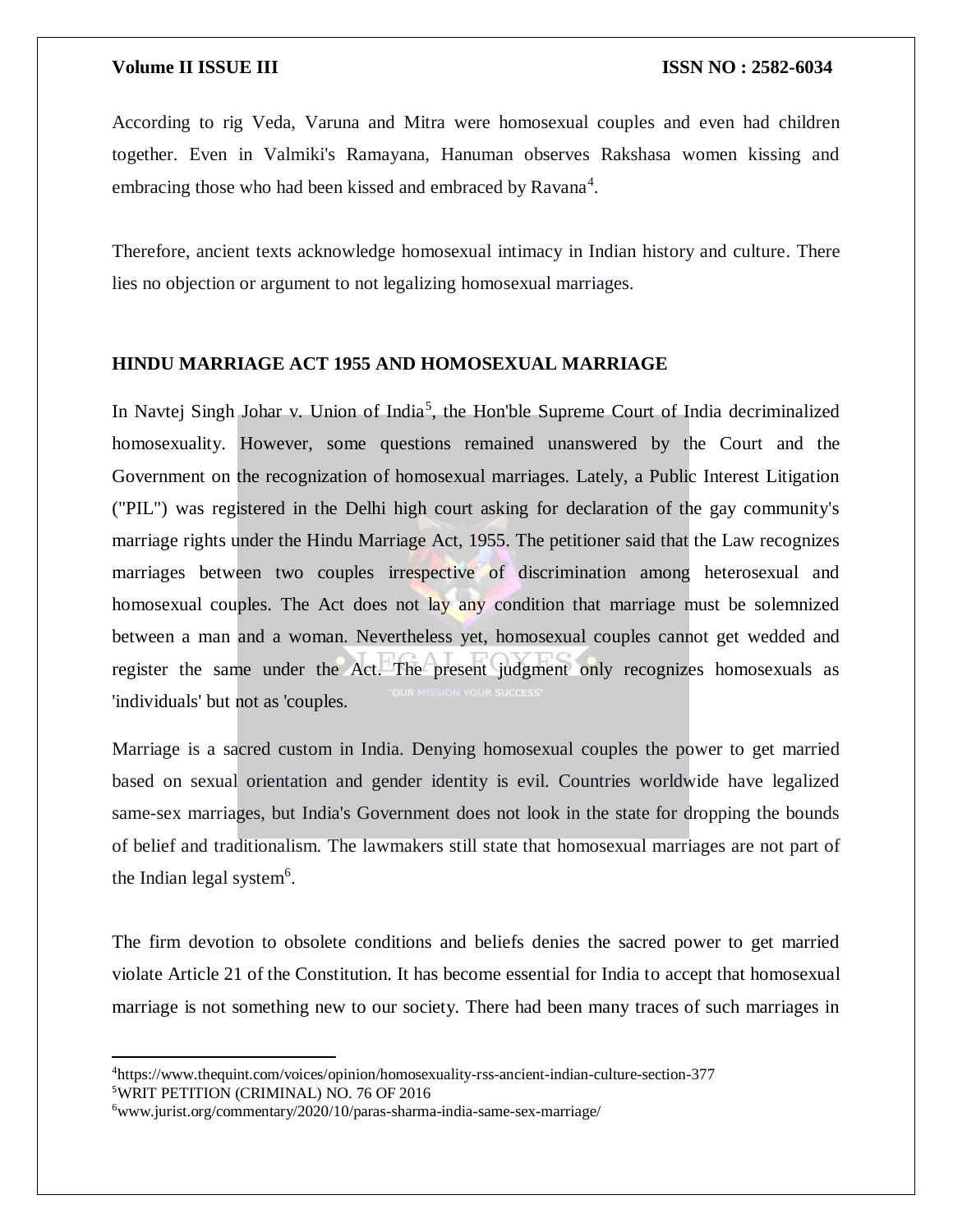ancient times. Hindu documents describe marriage as the wedlock of two souls which has no gender. The issue of homosexual marriages is more of morality than on law. Even the Human Rights Charter Article  $16<sup>7</sup>$  recognizes the power to marry' as a human right' and extends to homosexual couples. Not recognizing such marriages is like saying to someone on their face that you are not meant for marriage.

It is time when lawmakers should stop believing in some old traditions and values which are not gender-neutral and taking away someone's right to marry. India's Constitution is ready for legalizing homosexual marriages. However, there is a strong need to make society forget the socalled 'values and culture' and accept this change.

#### **HOMOSEXUAL MARRIAGE AND GENDER EQUALITY**

When we talk about gender equality, we mean that no one should face discrimination based on gender. Everyone, including transgender, lesbians, queer and gay, should have equal rights, responsibilities, and opportunities.

Why we connect gender equality and homosexual marriages? The reason behind this is that though, after the 2018 judgment, homosexuality has gotten a place in Indian culture. However still, homosexual marriages are neither accepted nor legalized.

Legalizing homosexual marriages will provide equal rights and responsibilities to the LGBTIQ community. Marriage is a concept above gender and depriving someone of getting married because of their gender or sexual orientation is a crime. Indian, in some of the other ways, faces criticism over gender inequality. Legalizing homosexual marriages could prove a stepping stone towards gender equality.

#### **INDIAN CONSTITUTION IS READY**

Marriage in India continues to maintain its moral and cultural origins by not accepting homosexual marriages. After the 2018 judgment court has offered them the best solution of "live-in." this has narrowed down the meaning of the concept for homosexuals. Marriage is a concept having legal recognition but no definition. Even the personal laws define requisites for a valid marriage, not marriage itself.

 $\overline{a}$ 

<sup>7</sup>www.un.org/en/universal-declaration-human-rights/